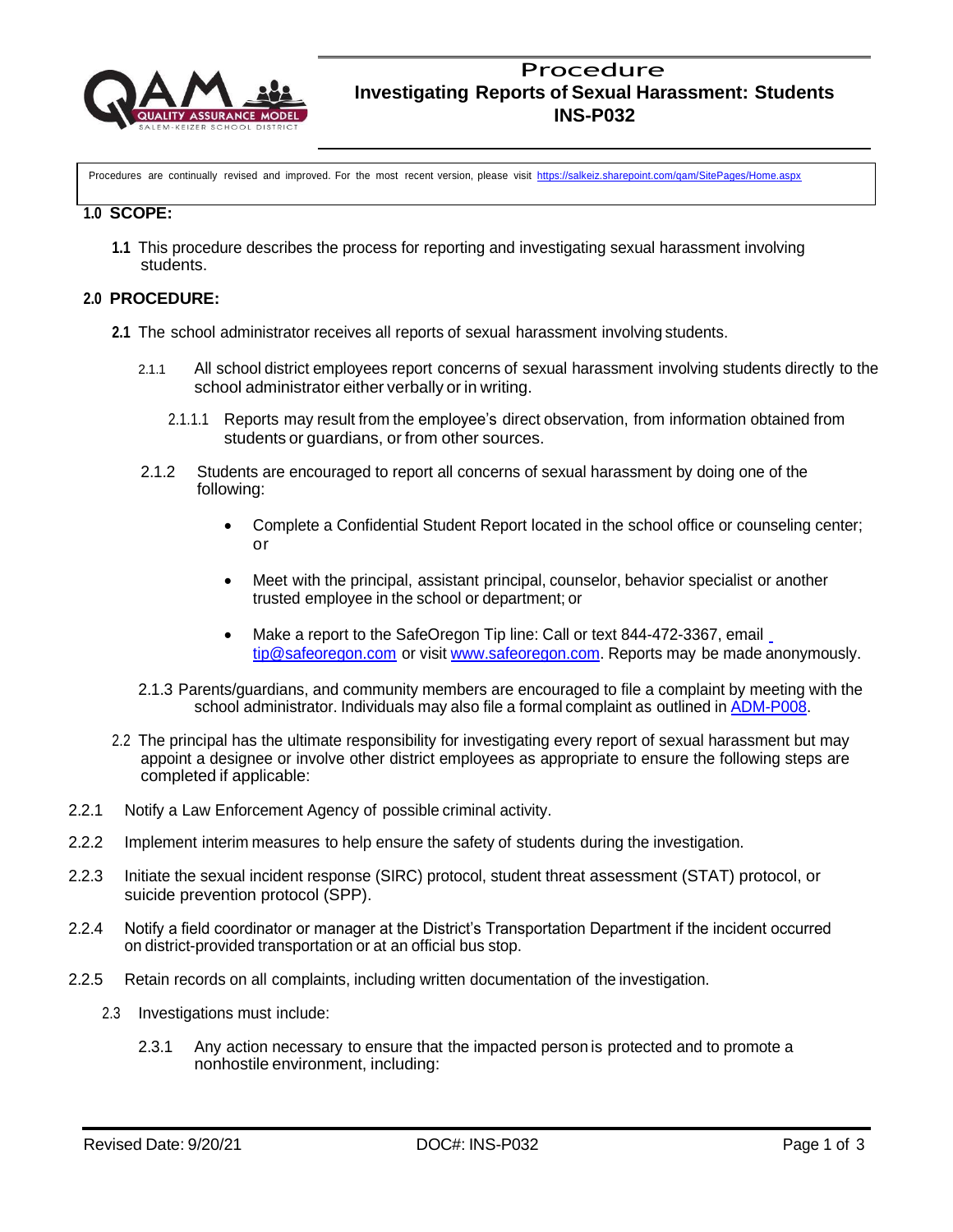

- Providing resources and support measures to the impacted person; and
- Taking any action that is necessary to remove the potential future impact on the impacted person, providing that the action is not retaliatory against the impacted person or any employee who reported the behavior to the school administrator.
- Written notifications at outlined in 2.4
- 2.3.2 Interviews of involved students, adults with firsthand information, witnesses, and others deemed appropriate by the principal or designee. All interviews shall be conducted individually, and the identity of the person submitting the report shall remain confidential to the degree allowed by law and Administrative Policy HUM-A029.
- 2.3.3 Review of all available evidence.
- 2.4 Required written notifications:
	- 2.4.1 When a student, employee, or third party files a complaint under the sexual harassment policy, the school administrator shall provide notice to the following individuals:
		- Each reporting person;
		- If appropriate, any impacted person who is not a reporting person;
		- Each reported person; and
		- Where applicable, a parent or legal guardian of a reporting person, impacted person, or reported person
	- 2.4.2 Form INS-F082 fulfills the requirements for written notification specified in Oregon Revised Statute 342.704(4), Oregon Administrative Rule 581-021-0038(5i) and Administrative Policy HUM-A029.
	- 2.4.3 The school administrator shall notify each person specified in 2. 4.1 when the investigation is initiated.
	- 2.4.4 The school administrator shall notify each person specified in 2. 4.1 when the investigation is concluded, and whether a violation of the policy was found to have occurred following the investigation, **to the extent allowable under state and federal student confidentiality laws**.
- 2.5 At the conclusion of the investigation, the school principal or designee will take action, as appropriate, to address any violations of the sexual harassment policy with a focus on stopping the harassment, preventing its recurrence, and addressing negative consequences..

# **3.0 ASSOCIATED DOCUMENTS:**

- **3.1** HUM-A029, Sexual Harassment
- **3.2** PAP-A001, Child Abuse Reporting
- **3.3** ADM-P008, Complaints, Public: Process for Resolving